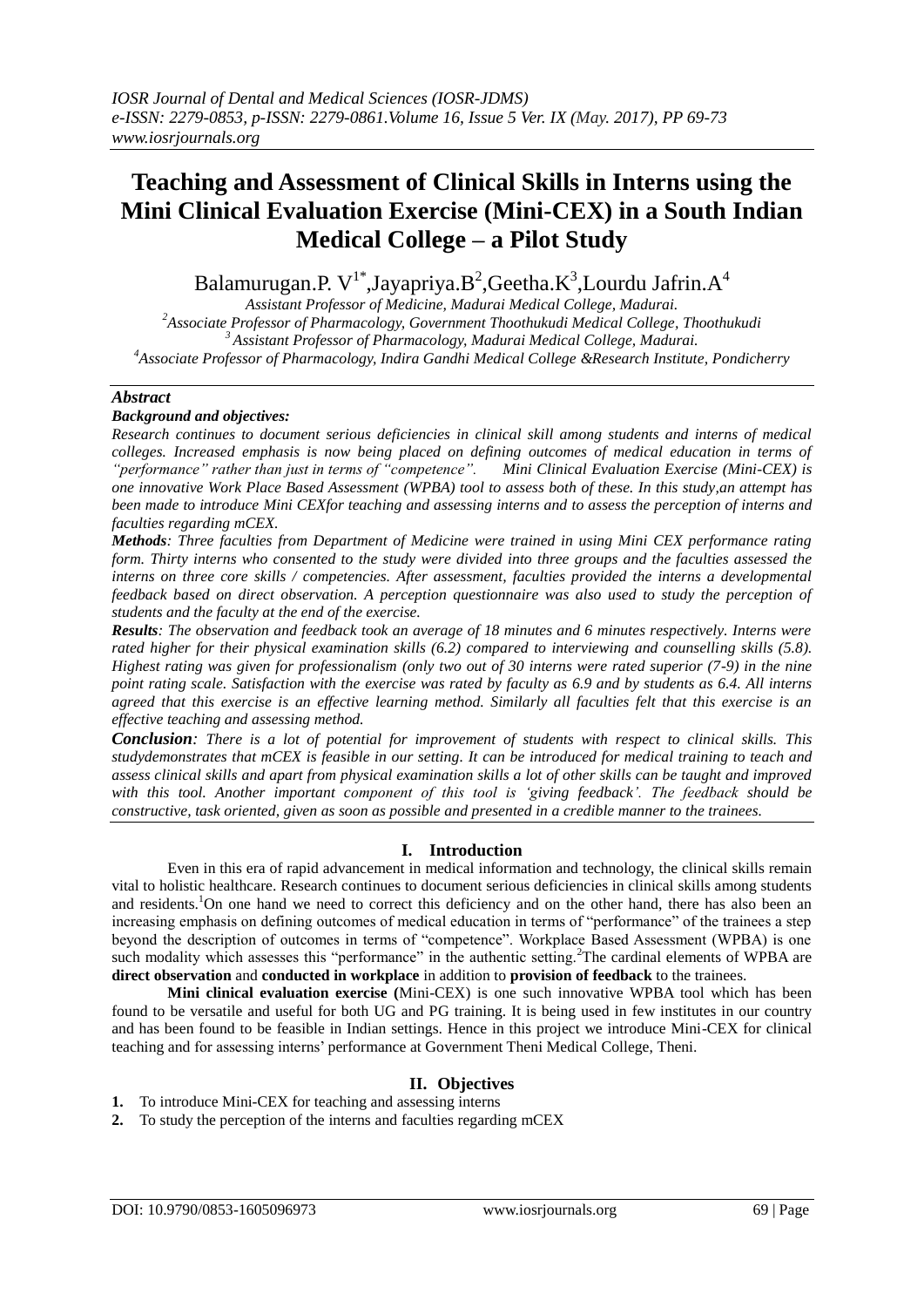## **III. Materials And Methods**

Institutional Ethical Committee approval was obtained. **Resources:** Three faculty members from the Department of Medicine. **Sample size:** 30 interns (who consented to the study) **Setting:** Inpatient setting.

The three steps of mCEX are 1. Preparation: Trainee discusses the mini CEX process with an assessor prior to seeing the patient 2. Observation: Assessor assesses a real life clinical encounter of the trainee with the patient 3. Feedback: Trainee debriefs the encounter straight away with the assessor and discusses areas for improvement.

Three faculties including the corresponding author got trained in using the mini CEX tool to discriminate among three levels of performances. The interns who got enrolled were divided into three groups, i.e. ten interns per faculty. Interns were sensitised regarding the exercise and they were given time to read and refer. They were also permitted to fix appointments with the faculty.The mini CEX form assesses trainees/interns on seven core skills/competencies (Fig 1).The competencies are Medical Interviewing skills, physical examination, professionalism, clinical judgment, counselling, organization and efficiency, and overall competence. For this study it was decided that, performances will be rated for three clinical skills viz., medical interviewing, physical examination, and counselling skill. The patients were selected accordingly.

Standard nine point Mini-CEX performance rating form was used to assess the interns. The nine-point rating scale was  $1-3 =$  unsatisfactory,  $4-6 =$  marginal/satisfactory, and  $7-9 =$  superior.<sup>3</sup>Three interns per day were assessed by each faculty. The satisfaction of both the faculty and the intern was also recorded in the form. After assessment the faculties provided the interns a developmental feedback based on direct observation.A perception questionnaire was also used to study the students' and the faculty' perception at the end of the exercise(Table 1 & 2).

## **IV. Results**

Faculty completed all the evaluations and all were from the inpatient setting. The observation and feedback took an average of 18 minutes and 6 minutes, respectively. Interns were rated higher for their physical examination skills (6.2) when compared to interviewing and counselling skills (5.8).Highest rating was given for Professionalism. Only two interns out of thirty were rated superior (7-9) in the nine point rating scale. Satisfaction with the exercise was rated by faculty/residents as 6.9 and by students as 6.4.

### **Students' perceptions:**

1) All interns (100%) agreed that this exercise is an effective learning method.

- 2) Eighty percent of the interns felt that the time allotted to the exercise was sufficient.
- 3) Ninety four percent of the interns felt that this exercise should be included in the MBBS curriculum.
- 4) Seventy three percent felt that the exercise stimulated them to read / refer.

5) All felt that the feedback at the end of the exercise was very useful.

### **Faculty's perception:**

1) All faculties felt that this exercise is an effective teaching and assessing method.

2) All felt adequate faculty training is a must before introducing this tool for UG and PG training.

3) They felt multiple sessions at an fixed interval has enormous potential to improve skills of the trainees both UG and PG

# **V. Discussion**

Miller's pyramid is a way of ranking clinical competence both in educational settings and in the workplace. It distinguishes knowledge at lower levels and action in the higher level<sup>4</sup> (Fig. 2). To train and to assess the undergraduate and postgraduate medical trainees at the highest level of Miller's pyramid (level 4: Does) in their workplace, we have Work Place Based Assessment (WPBA) tools, which includes logbooks, Clinical Encounter Cards (CEC), Mini Clinical Evaluation Exercise (mCEX), Case Based Discussion, Direct Observation of Procedural Skills (DOPS), Multisource feedback, etc.As these tools are based on direct observation in real situation and with contextual feedback, their impact on the students is good. We need to make appropriate choice of tools, plan, train both the assessor and the assesse and then do the assessment. Mini CEX is a 10-20 minutes direct observation assessment or snapshot of a trainee – patient interaction. It facilitates formative assessment of core clinical skills and can be done as a routine.Many studies have been done to assess the feasibility and validity of mCEX as a teaching and assessment tool. The validity of mCEX has been proven by Durning SJ et al. by correlating the mCEX scores with corresponding ABIM MEF and ITE scores (American Board of Internal Medicine – Monthly Evaluation Form, American College of Physicians – American Society of Internal Medicine - In training Examination).<sup>6</sup>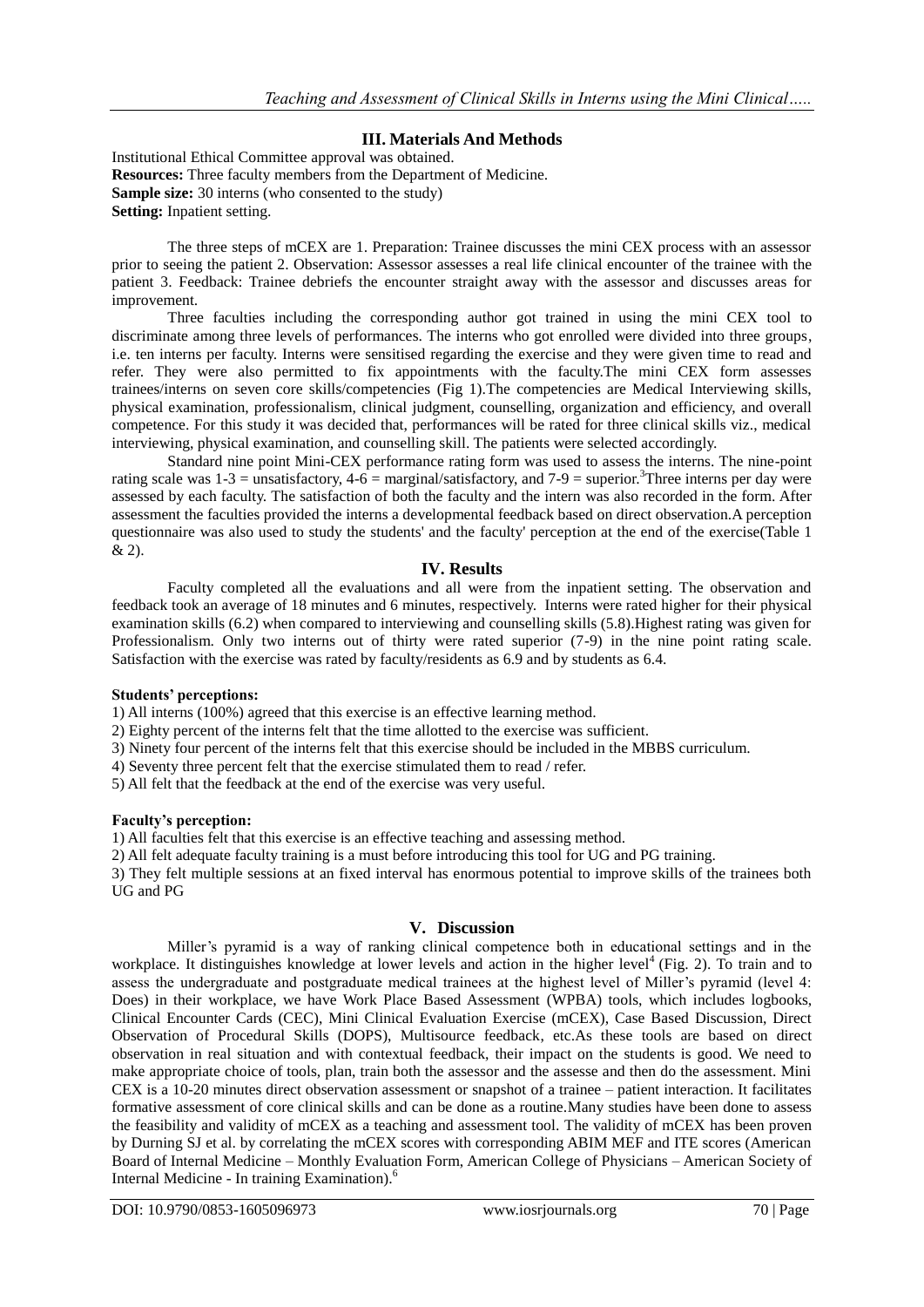In a study by Kogan JR, the average time taken for observation and feedback was 21 minutes and 8 minutes respectively.<sup>7</sup>In our study it was 18 minutes and 6 minutes respectively. In a study by Pfeiffer et al, an overall increase and then a decline in interviewing skills of medical students during their four years of medical schooling has been shown. One of the reasons for this is the de-emphasis of communication skills during the clinical years.<sup>8</sup>In our study, the average score for interviewing and communication skills was only 5.8, which means there is scope for improvement in this skill and the trainees and the trainers need to pay more attention to this skill.According to a study by Narcini JJ, the lowest ratings using mCEX was for physical examination and the highest was for professionalism.<sup>9</sup>In our study also, the highest score was for professionalism, followed by physical examination and the least is for communication skills.

Regarding the perception of students on mCEX, all felt that this tool can be included in the curriculum, it motivated them to read and that the feedback given by the trainees was useful. But the participants of the study by Malhotra et al, has perceived the assessment format as anxiety provoking. In due course, they understood the insight provided by mCEX in their clinical competence.  $10^{\circ}$  This reflects the difference in perception between different participants and also the different perception of the tools' dual roles of assessment and education. Overall the exercise was satisfactory for both the students and faculties with a score of 6.4 and 6.9 which is comparable to that obtained in the study by Kogan JR (6.8 & 7.2).<sup>7</sup>

#### **Drawbacks of mCEX:**

The scores given by the assessors may vary depending upon the stringency of the assessor. This may lead to measurement error. By rating each trainee by different assessors, we may bring some score stability. Also the decisions about one scale may unduly influence those on others. These effects can be reduced by combining results across competencies.<sup>11</sup>Multiple assessment of each student by many faculties will be time consuming and needs proper planning and implementation. We may not be sure of the quality of feedback - positive features, suggestions for development, action plan given by the assessors. To assess the feedback, it also needs to be documented, which again implies time consumption. Also training of assessors is needed to address the factors associated with provision of feedback.<sup>11</sup>

#### **VI. Conclusion**

From this study we believe that mCEX is feasible in our settings. It can be a useful educational instrument to monitor and to foster the trainee's development. Apart from physical examination, lot of other skills can be taught and improved using this tool. Training of the faculty in applying this tool and to give correct feedback is an important step in introducing this tool. Also multiple observations by different assessors are needed to ensure the reliability of the scores. The faculties should utilise other interactive feedback methods of self-assessment and action plans too while giving feedback.

#### **References**

- [1]. Eric S. Holmboe, MD. Faculty and the Observation of Trainees' Clinical Skills: Problems and Opportunities. Acad Med.2004;79:16 –22.
- [2]. Tejinder Singh and JyothiNath Modi. WPBA: A step to promote competency based postgraduate training- Perspective. Indian paediatrics. vol 50-june 16,2013
- [3]. Accreditation Council for Graduate Medical Education. The outcomes project www.acgme.org. (Accessed 5 February 2003).
- [4]. Educational theories you must know. Miller's pyramid. St.Emlyn's. Available at
- http://stemlynsblog.org/educational-theories-you-must-know-millers-pyramid-st-emlyns/
- [6]. Mini-CEX | ABIM.org. Available at
- [7]. [www.abim.org/program-directors-administrators/assessment-tools/mini-cex.aspx\(](http://www.abim.org/program-directors-administrators/assessment-tools/mini-cex.aspx)accessed)
- [8]. Durning SJ, Cation LJ, Markert RJ, Pangaro LN. Assessing the reliability and validity of the mini-clinical evaluation exercise for internal medicine residency training. Acad Med 77(9):900-4
- [9]. Kogan JR, Bellini LM, Shea JA. Implementation of the mini-CEX to evaluate medical students' clinical skills. Acad Med. 2002 Nov;77(11):1156-7
- [10]. Pfeiffer C, Madray H, Ardolino A, Williams J. The rise and fall of student's skill in obtaining a medical history. Med Educ. 1998;32:283–8
- [11]. Norcini JJ, Blank LL, Duffy FD, Fortna GS. The mini-CEX: a method for assessing clinical skills. . . Ann Intern Med. 2003 Mar 18; 138(6):476-81.
- [12]. Malhotra S, Hatala R, Courneya CA. Internal medicine residents' perceptions of the Mini-Clinical Evaluation Exercise. Med Teach. 2008; 30(4):414-9. doi:10.1080/01421590801946962
- [13]. Margolis MJ, ClauserBE, Cuddy MM, Ciccone A, Mee J, Harik P, Hawkins RE. Use of the mini-clinical evaluation exercise to rate examinee performance on a multiple-station clinical skills examination: a validity study. Acad Med. 2006 Oct; 81(10 Suppl):S56- 60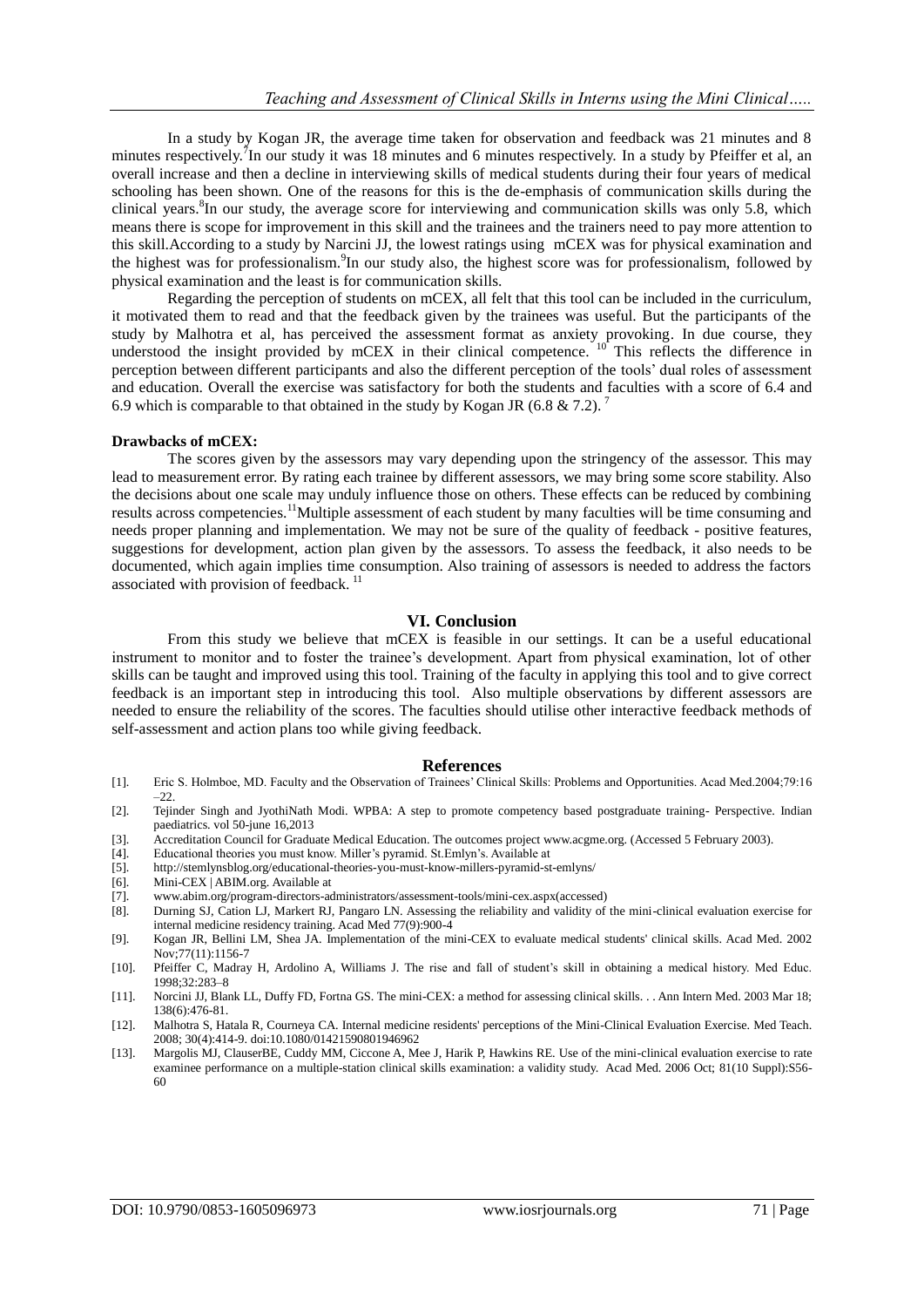|  |  | Fig 1: Mini Cex Form |
|--|--|----------------------|
|  |  |                      |

|                                                                                                              |                                | O R-3<br>O R-2                  |
|--------------------------------------------------------------------------------------------------------------|--------------------------------|---------------------------------|
|                                                                                                              |                                |                                 |
| Setting: O Ambulatory O In-patient O ED O Other ________________                                             |                                |                                 |
|                                                                                                              |                                | O Follow-up                     |
| Complexity: O Low O Moderate                                                                                 | $\bigcirc$ High                |                                 |
| Focus: O Data Gathering O Diagnosis                                                                          | O Therapy                      | O Counseling                    |
| 1. Medical Interviewing Skills (O Not observed)<br>5.<br>6<br>2<br><b>SATISFACTORY</b>                       |                                | 7<br>8<br>9<br><b>SUPERIOR</b>  |
| <b>UNSATISFACTORY</b>                                                                                        |                                |                                 |
| 2. Physical Examination Skills (O Not observed)                                                              |                                |                                 |
| 2<br>5.<br>6<br><b>UNSATISFACTORY</b><br><b>SATISFACTORY</b>                                                 |                                | 8<br>7.<br>9<br><b>SUPERIOR</b> |
| 3. Humanistic Qualities/Professionalism                                                                      |                                |                                 |
| 3<br>5.<br>6<br>2<br>SATISFACTORY<br><b>UNSATISFACTORY</b>                                                   |                                | 9<br>7.<br>8<br><b>SUPERIOR</b> |
| 4. Clinical Judgment (O Not observed)                                                                        |                                |                                 |
| $\mathbf{z}$<br>3<br>5.<br>1.<br><b>SATISFACTORY</b><br><b>UNSATISFACTORY</b>                                |                                | 7.<br>9<br><b>SUPERIOR</b>      |
| 5. Counseling Skills (O Not observed)<br>56<br>2<br>3                                                        |                                | 9<br>8<br>7                     |
| <b>UNSATISFACTORY</b><br><b>SATISFACTORY</b>                                                                 |                                | <b>SUPERIOR</b>                 |
| 6. Organization/Efficiency (O Not observed)                                                                  |                                |                                 |
| 5 6<br>2<br>3<br><b>SATISFACTORY</b><br><b>UNSATISFACTORY</b>                                                |                                | 9<br><b>SUPERIOR</b>            |
| 7. Overall Clinical Competence (O Not observed)<br>2<br>3<br>ı<br>5<br>6                                     |                                | 7<br>8<br>9                     |
| <b>SATISFACTORY</b><br><b>UNSATISFACTORY</b>                                                                 |                                | <b>SUPERIOR</b>                 |
| Mini-CEX Time: Observing _____ Mins                                                                          | Providing Feedback: _____ Mins |                                 |
| <b>Evaluator Satisfaction with Mini-CEX</b><br>5<br>LOW<br>1<br>$\mathbf{2}$<br>3<br>4<br>6                  | 7<br>8<br>9                    | HIGH                            |
| <b>Resident Satisfaction with Mini-CEX</b><br><b>LOW</b><br>$\overline{\mathbf{3}}$<br>4<br>6<br>1<br>2<br>5 | 7<br>8<br>9                    | HIGH                            |
|                                                                                                              |                                |                                 |